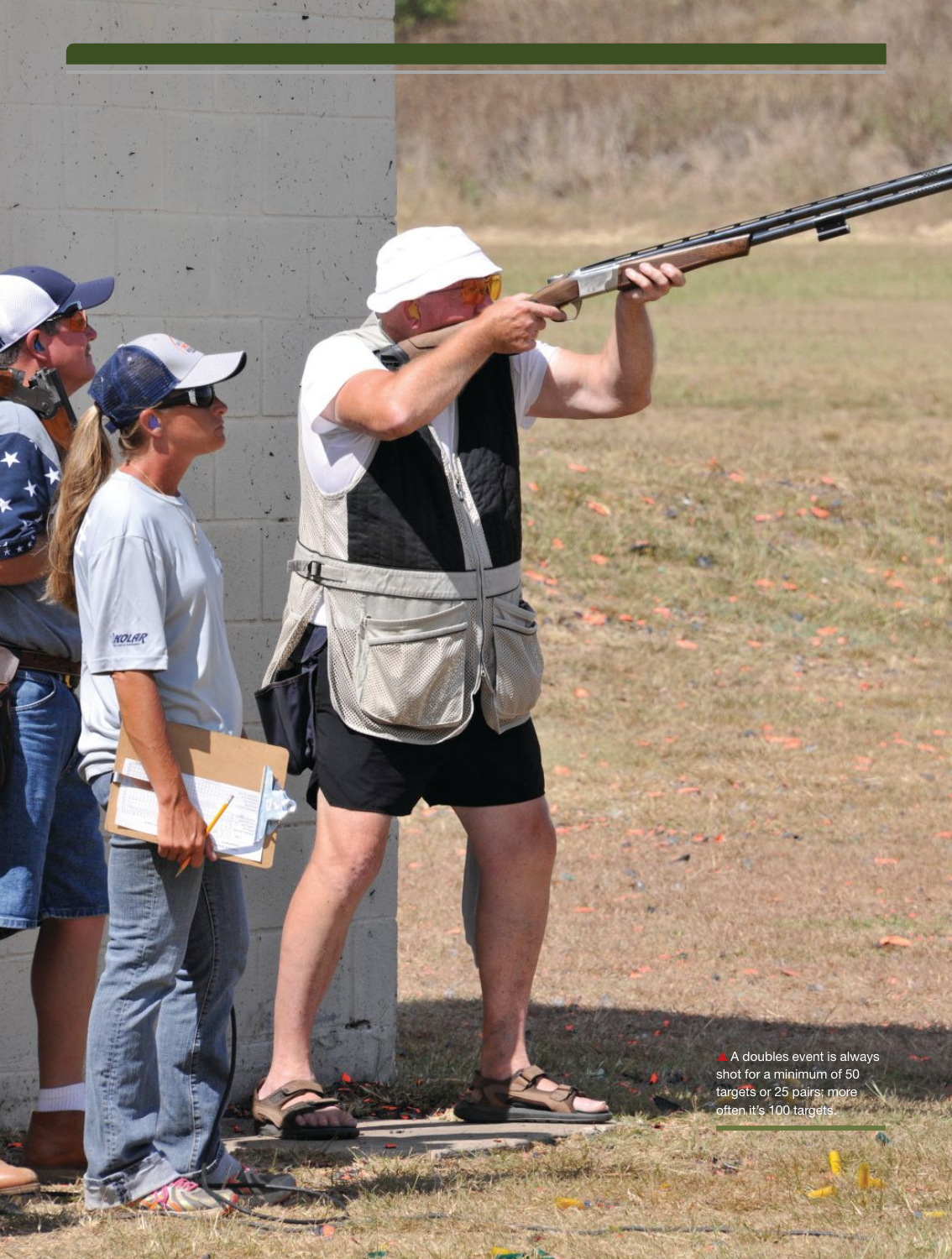## Doubles KHET HAVE YOU TRIED:



▲ Stations 1, 2 and 3 are shot with the high house first. Stations 5, 6 and 7 are shot with the low house first. Station 4 alternates depending on which way you're moving around the field.

Skeet doubles is an exciting and humbling game that will challenge your skills.

BY MIKE PETERSON

BY MIKE PET<br>**The Contract of Street**<br> **The Contract of Street** he NSSA rule book defines a Regular Double as "A regular target thrown from each skeet house simultaneously." A seemingly short innocuous statement, yet it means so much to a shooter. For some it causes a shudder, others a nervous excitement. A few will express their love for doubles, and for a small contingent of skeet purists, it brings out an exclamation of "It isn't even real skeet!" The game of doubles causes almost as many reactions as there are shooters, because it is so different from a regular round of skeet. Seriously, the rounds don't even have the same number of targets every time, and the goal isn't to get a 25?

Let's break down a doubles event to look at the characteristics that make it special. A doubles event is always shot for a minimum of 50 targets or 25 pairs; more often it's 100 targets. As always, the round starts on station 1 and proceeds around the field. A single pair will be shot at each station; however, after everyone has completed their pair from station 7, the squad reverses direction

and heads back around the field, eventually ending on station 2. This is where one of the oddities in doubles comes into play.

Only 24 birds have been shot, so you keep the extra shell and get another box, leaving you with 26 shells enough for 13 pairs. You will go through the same steps as the previous round, but instead of ending on station 2, the last pair will be shot from station 1. This completes the 25 pairs, and if you are shooting a 100-target event, you will repeat the same sequence of events for the next 25 pairs.

That's a macro view of a doubles event; let's break it down further and look at individual stations. Stations 1, 2 and 3 will always be shot with the high house first. Similarly, stations 5, 6 and 7 will always be shot with the low house first. This goes with the rule of shooting the closest bird first. Station 4 is the oddball, as it is placed equidistant from both high and low houses. For station 4, when proceeding counterclockwise around the field (commonly referred to as "going"), you will be shooting